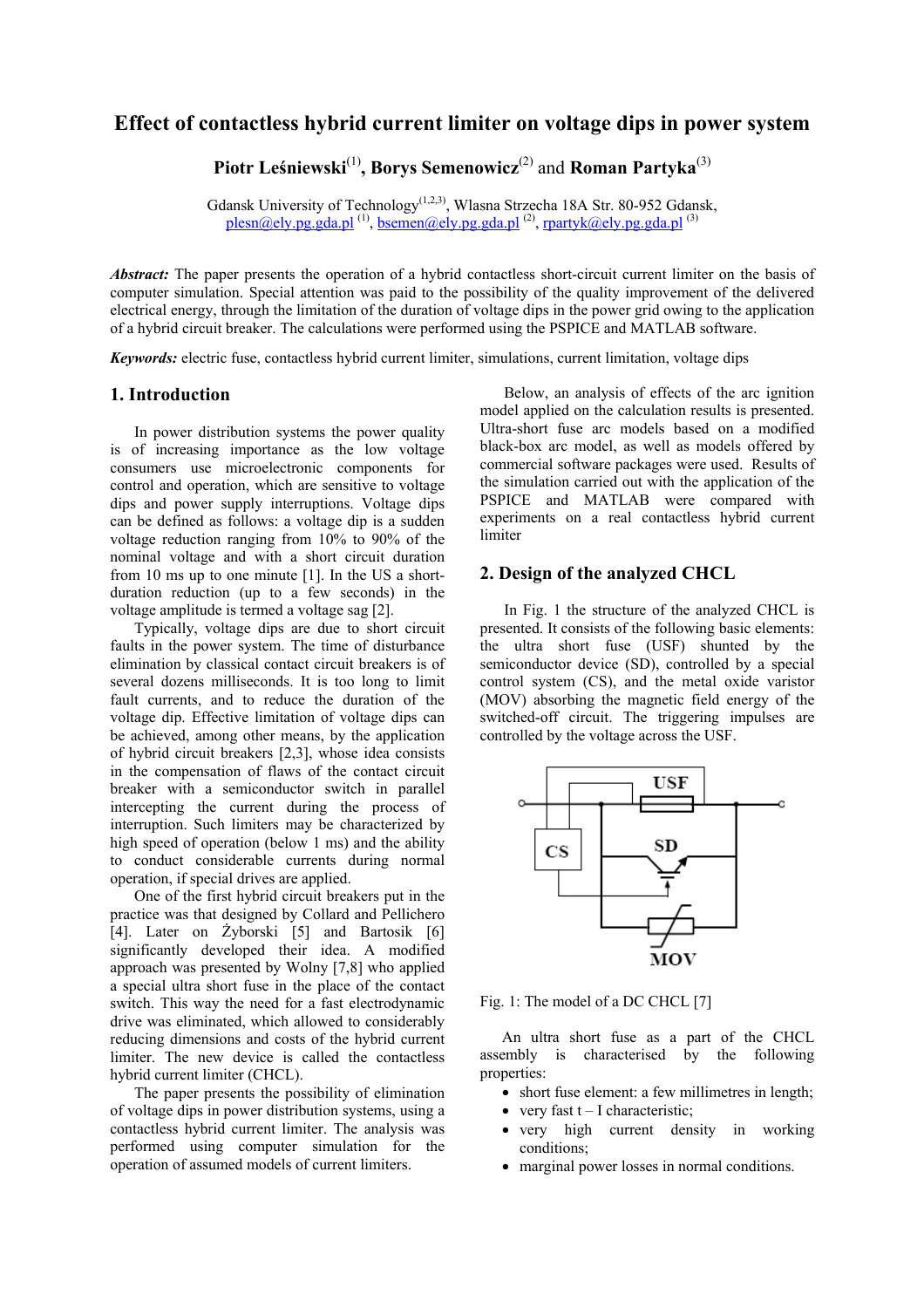In Fig. 2 the voltage and current traces of the CHCL operation are shown. The experiments were carried out in the oscillatory LC circuit at the frequency of 480 Hz and the prospective short-circuit current of 1.2 kA. The used frequency higher then 50 Hz increased the rate of current rise, important for the operation of current limitation devices.



Time [ms]

Fig. 2: Current and voltage records of the CHCL operation 1 - the current, 2 - the voltage

# **3. The hybrid switch calculation model**

 Mathematical modelling is a powerful tool in the analysis of operation of hybrid switches, allowing for a better identification of requirements concerning the switch components and the effect of circuit parameters, as well as the switch behaviour in critical conditions. However, it is important to properly select the simulation models. Since it is impossible to create a model taking under account all the possible phenomena playing a role in the current limitation process, certain simplifications are very often introduced, or commercial software packages offering simplified models are used. In simulations of the operation of a CHCL, the selection of the ultra short fuse arc model is a difficult and important issue, since due to the prevailing axial cooling no existing arc model can be directly applied.

The calculations were performed using the PSPICE and MATLAB software. The process of current commutation between the fuse and the IGBT was modelled with the MATLAB, while the process of current transfer from the IGBT to the varistor was modelled with the PSPICE software.

In Fig. 3 a diagram of the CHCL used for simulations is shown. 30-nH inductance of current commutation loop was assumed, as well as  $50-\mu\Omega$ resistance. The mutual inductance was neglected.



Fig. 3: The modelled circuit of current commutation loop

## **3.1 The ultra-short fuse model**

 In hybrid circuit breaker the arc voltage is the driving force of the arc-to-SD current transfer. Therefore the arc model must be carefully selected.

 In regard to the PSPICE simulations, the arc model was founded on a voltage-controlled switch modified by the application of a nonlinear resistance connected in parallel to the opening contacts. A varistor with the threshold voltage of 20 V was used, as the nonlinear element.



Fig. 4: The USF model (PSPICE)

 The simulation results for the assumed model are presented in Fig. 5.



Fig. 5: The simulated IGBT – MOV current transfer 1 – the IGBT current, 2 – the MOV current

 With regard to the MATLAB a ready-to-use model based on the Cassie's concept is offered [9]. This model is described by the following relationship: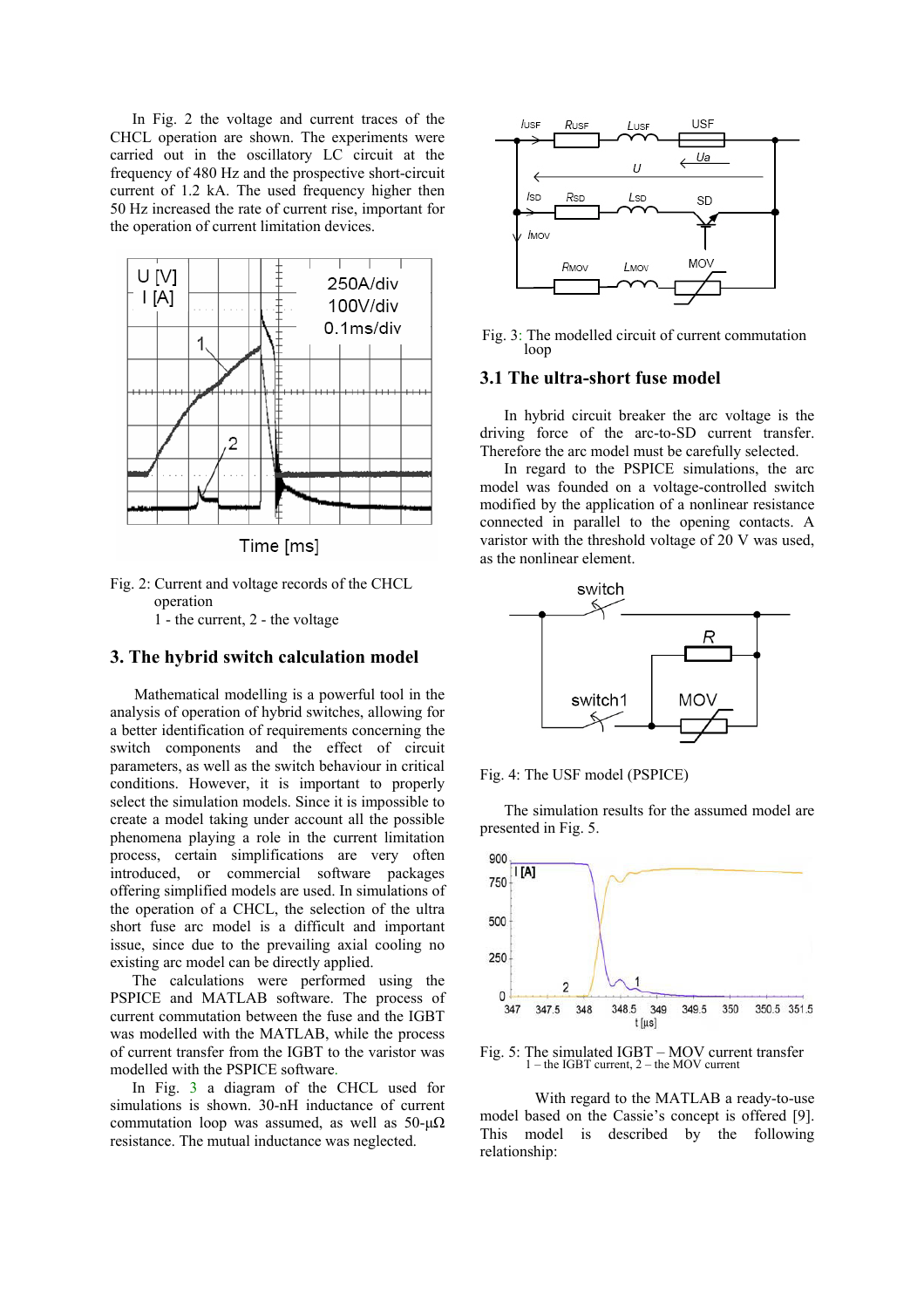$$
\frac{1}{g}\frac{dg}{dt} = \frac{d\ln g}{dt} = \frac{1}{\tau} \left(\frac{u^2}{U^2 - 1}\right)
$$
(1)

where:  $g$  – the conductance of arc,  $u$  – the voltage across the arc,  $i$  – the current through the arc,  $\tau$  – the arc time constant,  $U_c$  – the constant arc voltage.

The independent parameters  $(\tau, U_c, g(0), a_t(s))$ have to be selected and set manually.

 In order to model the process of disintegration of the fuse element and the fuse arc ignition, initially the following fuse model was applied:



Fig. 6: The USF model (MATLAB)

 However such a rough model did not work properly. Hence modification had to be introduced consisted in the addition of energy-absorbing elements connected in parallel to the arc. The resistance and capacitance were used. Dozens of experiments have proven, that such a model operates in a satisfactory manner providing reliable results for the current transfer between elements of the CHCL. The simulation results are presented in Fig. 7.



Fig.7: The simulated USF – IGBT current transfer  $1$  – the USF current,  $2$  – the USF voltage,  $3$  – the IGBT current

 The results of simulations are presented in Fig. 8. The calculations were carried out in the oscillatory LC circuit at the frequency of 480 Hz and the prospective short-circuit current of 1.2 kA



Fig. 8 : The simulation of CHCL operation (PSPICE) 1 – the short-circuit current,  $2$  – the USF voltage,  $3$  – the USF current, 4 – the IGBT current, 5 - the MOV current,  $6$  – the MOV voltage

 Satisfactory agreement between the results obtained with the simulation (Fig. 8) and measurements (Fig. 2) allows for an extension of the application of the model used e.g. for the analysis of the CHCL operation in circuits and conditions, say, in an AC circuit at the frequency of 50 Hz.

## **3.2. Models of semiconductor devices**

 Commercial programs offer a large selection of models of the semiconductor devices available on the market. The list is amended every time when a new device is developed. Different approaches of model selection are adopted in the MATLAB and the PSPICE. In the former case, parameters of a generic model of the device are modified in accordance to the actual catalogue data. In the case of the PSPICE ready-to-use models are only available.

# **4. Effect of CHCL on quality of energy**

 Today voltage dips are the most important power quality problems. Each year they disturb production, resulting in large economical losses, especially in the case of electronic devices (computer equipment, PLC programmable controllers) which are very sensitive to voltage changes. The voltage dips are characterised by two parameters:

- duration ∆t and
- depth ∆U.

 Voltage dips are due to short circuit faults in power distribution systems and other high overcurrents producing significant voltage drops across impedances of the system's elements. The magnitude of a voltage dip is mainly determined by the faulted line impedance and the connection method of the transformer windings [10]. The shortcircuit fault reduces the voltage almost to zero exclusively at the fault position. Both ∆t and ∆U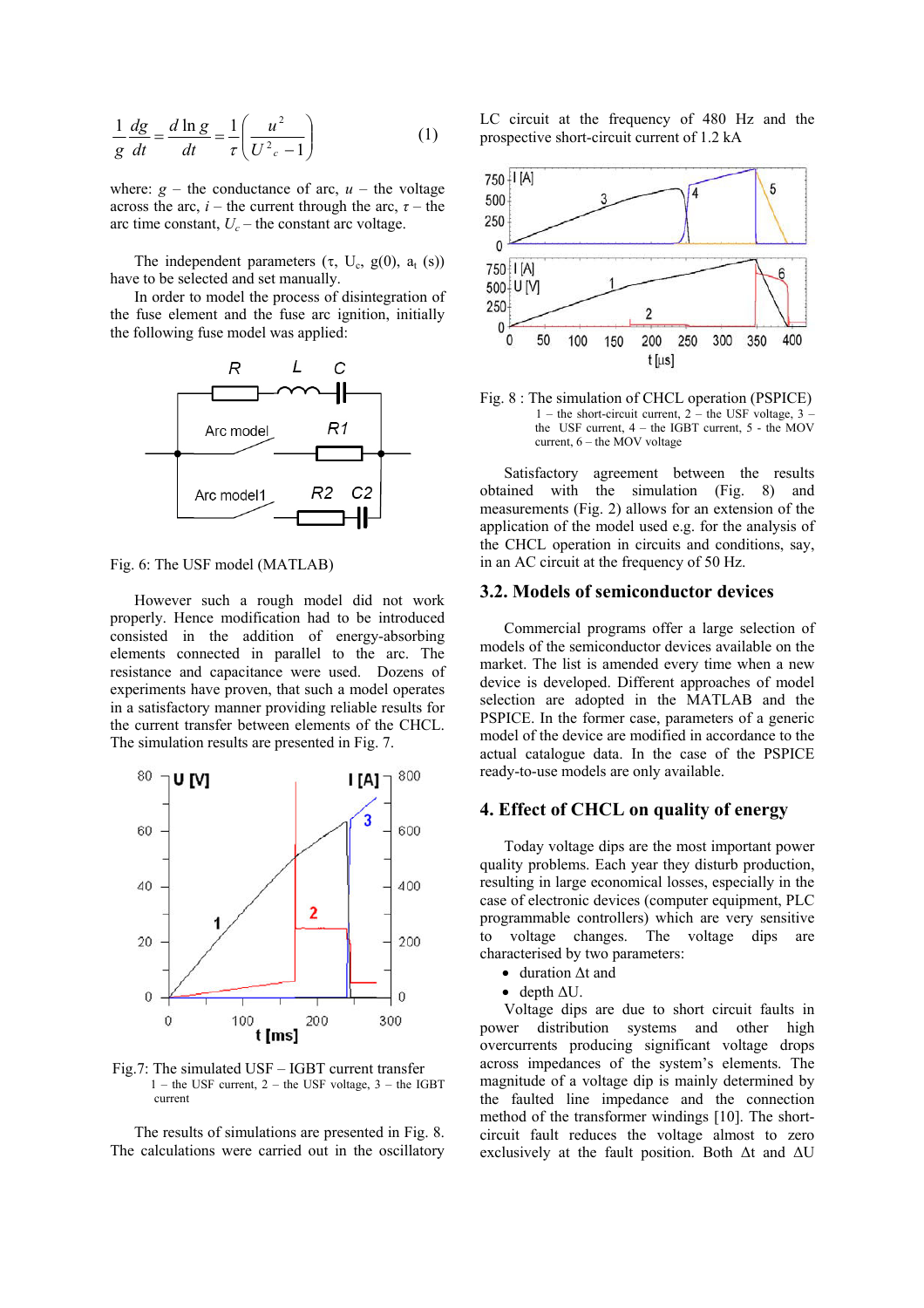depend on the speed of CB operation. The CHCL being fast reduces the extend of voltage dips.

 To eliminate short circuits contact switches are commonly used. Their operation time is of the order of tens of milliseconds. A long duration voltage dips can not be tolerated in the power grid due to the susceptibility of the electronic devices used. The regulations proposed by the CBMA (Computer Business Manufacturer Association) [11], define a band characteristic presenting the acceptable limits of the voltage changes in both directions, i.e. the dips ∆U and overvoltages as a function of , the disturbance duration ∆t. With regard to the voltage dips the acceptable ∆t is of several ms. This characteristic was modified in 1996 and now it is known as the ITIC (Information Technology Industry Council) characteristic [11]. A classical switch cannot ensure such a short time of elimination of a short circuit fault.

On the substitution of fast semiconductor or hybrid switches for contact circuit breakers the duration of voltage dips can be significantly reduced [2,3]. In LV networks CHCL can be applied. However, in the latter case features of IGBT define current limitation capacity of the whole assembly. Due to the relatively low current switching ability of the transistor, at present, the CHCL can be applied in circuits with rated currents of maximum several hundreds amperes.

In Fig. 9 the modelled power system has been presented, in which the simulations of a short-circuit fault interruption by means of a classical contact CB vs. CHCL were performed. Line – erth short circuit at A was assumed. The values of parameters used in the simulations are given in Table 1.

| Table 1. The parameters of the modelled network |  |
|-------------------------------------------------|--|
| used in simulations                             |  |

| Element                  | Symol         | Value                                             |
|--------------------------|---------------|---------------------------------------------------|
| System<br>impedance      | $Z_{\rm sc}$  | 54 $\Omega$                                       |
| Step-down<br>transformer | MV/LV         | 630kVA<br>16.75kV/400V<br>D1/Yg                   |
| Step-down<br>transformer | HV/MV         | 6.3MVA<br>115kV/16.5kV<br>Yg/D11                  |
| Cable line<br>impedance  | $Z_c, Z_{c1}$ | Length: 10km<br>$0.74\Omega$                      |
| Load<br>impedance        | $Z_1$         | $0.58\Omega$<br>power factor: $cos\varphi = 0.86$ |

The numerical experiment was performed with the MATLAB software.

When the voltage on the faulted line goes to zero at the fault location, the voltage at the substation and on the parallel feeders depend on the distance of the fault from the substation.

In Fig. 10, 11, 12 clearing of a short circuit fault in the power system by contact CB is presented. The assumed fault clearing time corresponding to the voltage dip is  $\Delta t = 51$ ms.



Fig. 9 : The modelled power-system grid U – the voltage source,  $Z_{SC}$  – the system impedance,  $HV/WV$ ,  $MV/LV$  –the transformer,  $Z_{1}$ ,  $Z_{11}$  – the load impedance,  $Z_c$ ,  $Z_{C1}$  – the cable line impedance







Fig. 11: The simulated  $U_{UV1}$  voltage traces of the nearest switchgear, when the short circuit is cleared with a contact CB Ua, Ub, Uc – the voltages on the busbars  $U_{LV1}$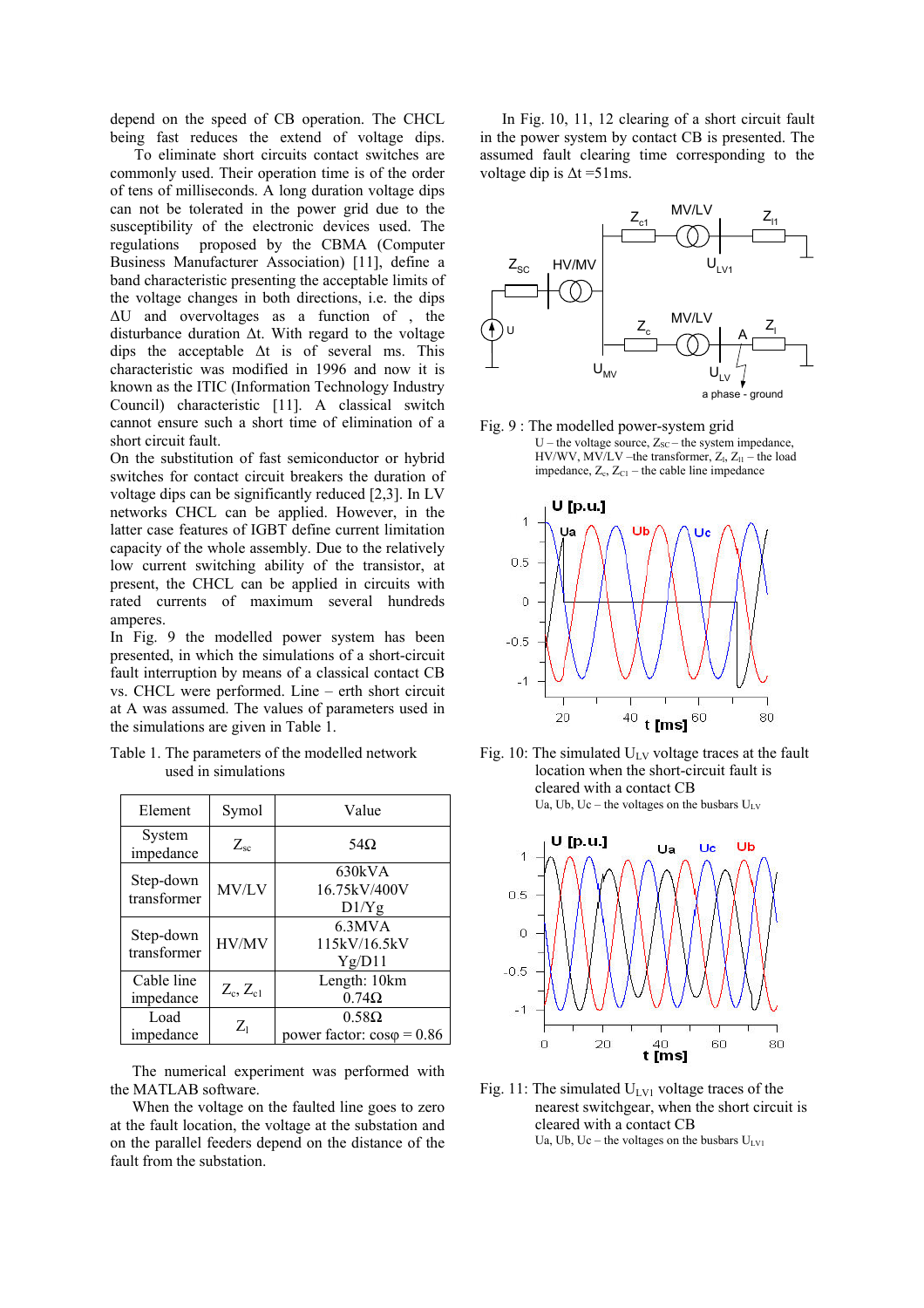

Fig. 12: The simulated  $U_{MV}$  voltage traces when the fault is cleared with a contact CB Uab, Ubc, Uca – the voltages on the busbars  $U_{MV}$ 

In Fig. 13,14,15 similar simulated voltage traces of the interruption of the short circuit current are presented when a hybrid circuit breaker with the switching off time  $\Delta t = 2$  ms was used.



Fig. 13: The simulated  $U_{\text{LV}}$  voltage traces when the fault was cleared with the CHCL Ua, Ub, Uc – the voltages on the busbars  $U_{LV}$ 



Fig. 14: The simulated  $U_{UV1}$  voltage traces when the fault was cleared with the CHCL. Ua, Ub, Uc – the voltages on the busbars  $U_{UV}$ 



Fig. 15: The simulated  $U_{MV}$  voltage traces when the fault was cleared with the CHCL Uab, Ubc, Uca – the voltages on the busbars  $U_{MV}$ 

Owing to the application of the hybrid CB the time of power supply disturbance was significantly reduced. Since this time does not exceed several ms, the disturbance cannot be called "voltage dip" any more, if the definition by [1] is taken under consideration.

# **5. Effect of the IGBT control on the operation of a hybrid circuit breaker**

In the operation of a hybrid circuit breaker an important problem is the proper control of the semiconductor device [13]. Delayed turn-off causes an increase in the cut-off current, while in the case of an early turn-off, there is the possibility that the gap in the molten fuse element will be too short and will not withstand the recovery voltage. Durations of the fuse element melting and the increase in the recovery dielectric strength are associated with the cut-off current, while the recovery voltage, which must be withstood by the limiter, depends on the actual state of the power system. Any delay in the cut-off process is detrimental, as it increases the limited current, fault clearing time and the energy allowed through by the hybrid circuit breaker.

Selection of the optimal making and cut-off moment of the semiconductor device is of great significance for the quality of the power supply. The shorter the duration of the short circuit fault, the sorter the duration of the voltage disturbance in the power system will be. However, selection of very short turn-on and let-through times of the IGBT will cause the arc reignition, and this way an increase in the duration of disturbance in the power delivery and the possibility of current limiter damage.

A considerable limitation of the disturbance duration is achieved using a hybrid circuit breaker. In this case, the time necessary to eliminate a disturbance depends, to a great degree, on the IGBT control delay.